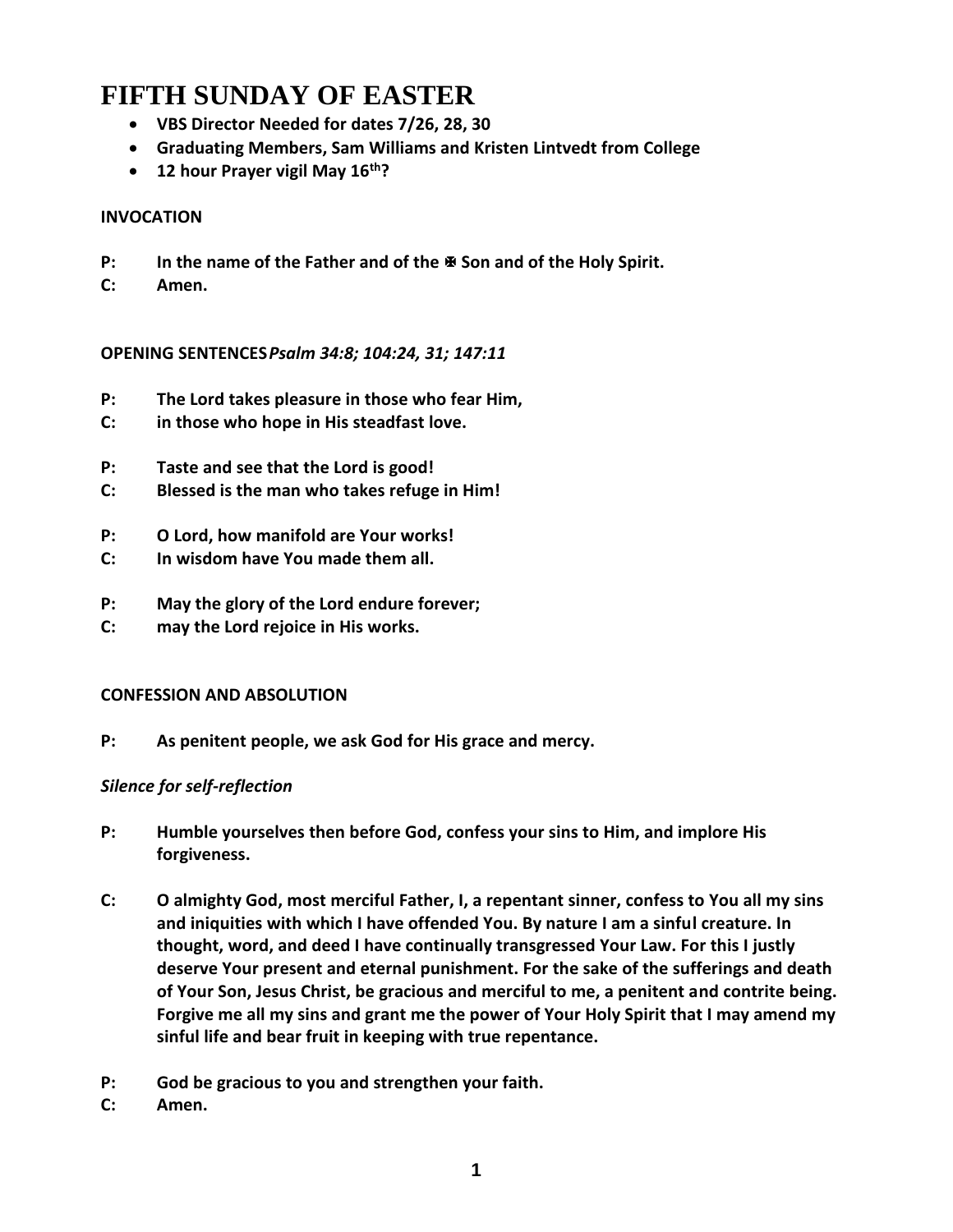- **P: As you believe, so let it be. It is my joy that through Christ our sins are forgiven, and that the love of God sustains this time forth and forevermore. Let us go now forth in this love as His forgiven people.**
- **C: Amen.**

**SHARING OF THE PEACE**

**HYMN OF PRAISE No. 474 "Alleluia! Jesus Is Risen"**

**PRAYER OF THE DAY**

**P: Let us pray.**

**Risen and ascended Lord, You are the vine, and we are the branches. Apart from You there is no life. By Baptism, You have grafted us into Your gracious life. Cause Your Word to abide in us and make us fruitful to the glory of Your Father, who lives and reigns with You and the Holy Spirit, one God, now and forever.**

**C: Amen.**

**FIRST READING** *Acts 8:26–40* **(Philip witnesses about Jesus to the Ethiopian official.)**

**Now an angel of the Lord said to Philip, "Rise and go toward the south to the road that goes down from Jerusalem to Gaza." This is a desert place. And he rose and went. And there was an Ethiopian, a eunuch, a court official of Candace, queen of the Ethiopians, who was in charge of all her treasure. He had come to Jerusalem to worship and was returning, seated in his chariot, and he was reading the prophet Isaiah. And the Spirit said to Philip, "Go over and join this chariot." So Philip ran to him and heard him reading Isaiah the prophet and asked, "Do you understand what you are reading?" And he said, "How can I, unless someone guides me?" And he invited Philip to come up and sit with him. Now the passage of the Scripture that he was reading was this:**

**"Like a sheep he was led to the slaughter and like a lamb before its shearer is silent, so he opens not his mouth. In his humiliation justice was denied him.**

 **Who can describe his generation? For his life is taken away from the earth."**

**And the eunuch said to Philip, "About whom, I ask you, does the prophet say this, about himself or about someone else?" Then Philip opened his mouth, and beginning with this Scripture he told him the good news about Jesus. And as they were going along the road they came to some water, and the eunuch said, "See, here is water! What prevents me from being baptized?" And he commanded the chariot to stop, and they both went down into the water, Philip and the eunuch, and he baptized him. And when they came up out of the water, the Spirit of the Lord carried Philip away, and the eunuch saw him no more, and went on his way**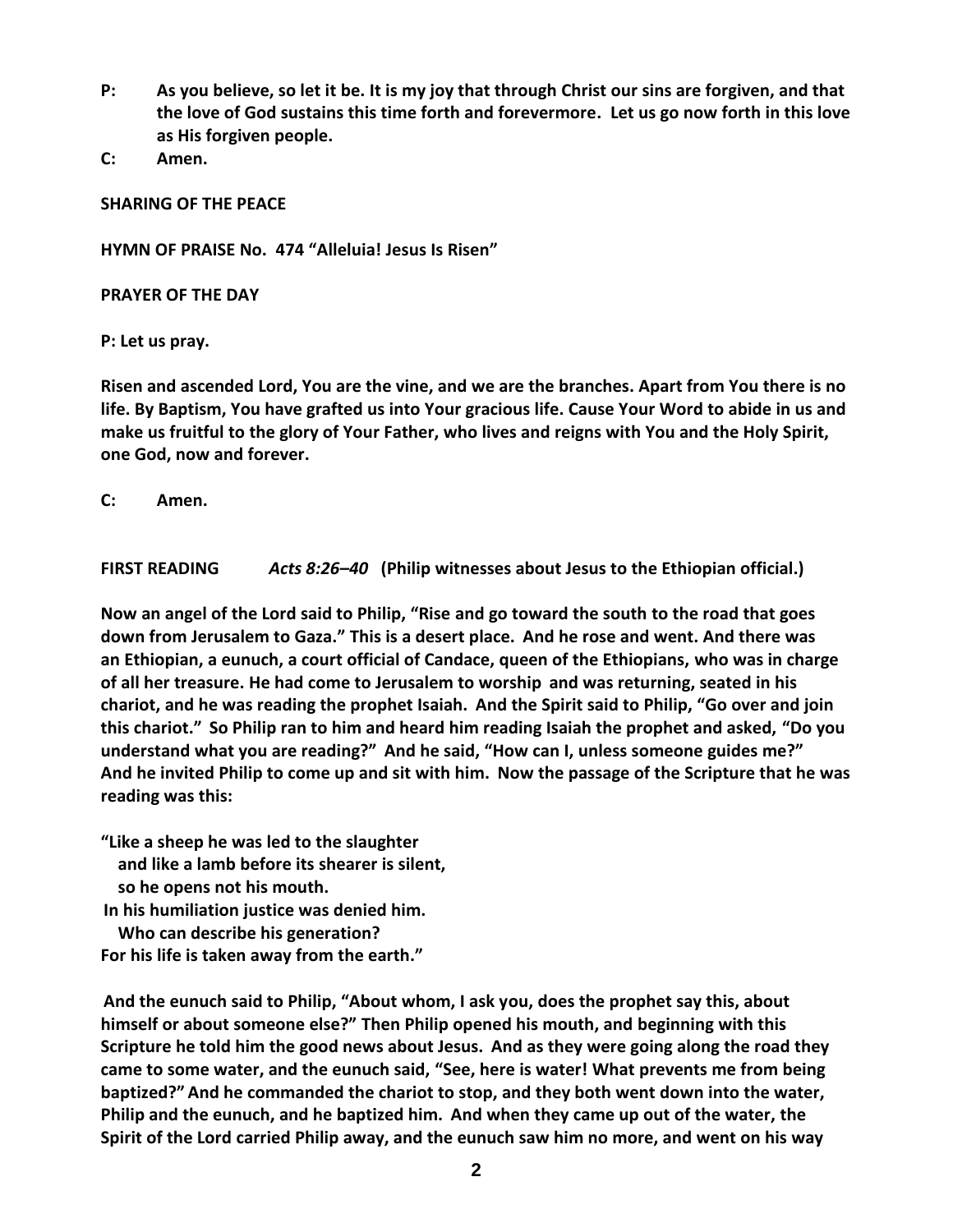**rejoicing. But Philip found himself at Azotus, and as he passed through he preached the gospel to all the towns until he came to Caesarea.**

**Lector: This is the Word of the Lord. People: Thanks be to God.**

# **EPISTLE** *1 John 4:1–11* **(An exhortation to lives of Christian love)**

**Beloved, do not believe every spirit, but test the spirits to see whether they are from God, for many false prophets have gone out into the world. By this you know the Spirit of God: every spirit that confesses that Jesus Christ has come in the flesh is from God, and every spirit that does not confess Jesus is not from God. This is the spirit of the antichrist, which you heard was coming and now is in the world already. Little children, you are from God and have overcome them, for he who is in you is greater than he who is in the world. They are from the world; therefore they speak from the world, and the world listens to them. We are from God. Whoever knows God listens to us; whoever is not from God does not listen to us. By this we know the Spirit of truth and the spirit of error.**

**Beloved, let us love one another, for love is from God, and whoever loves has been born of God and knows God. Anyone who does not love does not know God, because God is love. In this the love of God was made manifest among us, that God sent his only Son into the world, so that we might live through him. In this is love, not that we have loved God but that he loved us and sent his Son to be the propitiation for our sins. Beloved, if God so loved us, we also ought to love one another.**

**Lector: This is the Word of the Lord. People: Thanks be to God.**

**VERSE** *Romans 6:9, John 14:23*

**L: Alleluia. We know that Christ being raised from the dead will never die again; death no longer has dominion over Him.** 

**C: Alleluia. If anyone loves Me, he will keep My word, and My Father will love him, and We will come to him and make Our home with him. Alleluia.**

**HOLY GOSPEL** *John 15:1–8* **(Jesus says that He is the vine and His people are the branches.)**

**P: The Holy Gospel according to St. John, the fifteenth chapter.**

**C: Glory to You, O Lord.**

**"I am the true vine, and my Father is the vinedresser. Every branch in me that does not bear fruit he takes away, and every branch that does bear fruit he prunes, that it may bear more fruit. Already you are clean because of the word that I have spoken to you. Abide in me, and I in**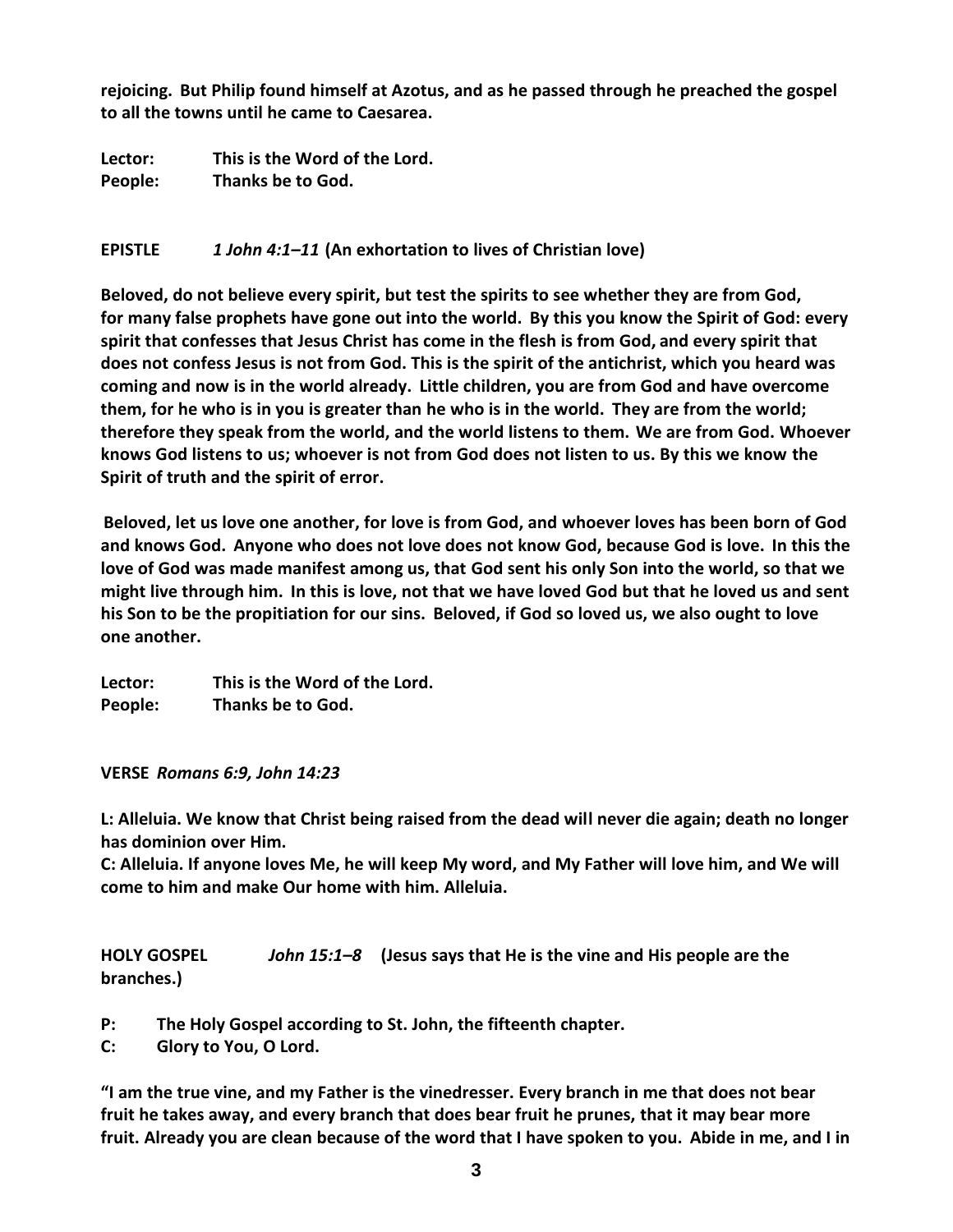**you. As the branch cannot bear fruit by itself, unless it abides in the vine, neither can you, unless you abide in me. I am the vine; you are the branches. Whoever abides in me and I in him, he it is that bears much fruit, for apart from me you can do nothing. If anyone does not abide in me he is thrown away like a branch and withers; and the branches are gathered, thrown into the fire, and burned. If you abide in me, and my words abide in you, ask whatever you wish, and it will be done for you. By this my Father is glorified, that you bear much fruit and so prove to be my disciples.**

- **P: This is the Gospel of the Lord.**
- **C: Praise to You, O Christ.**

**HYMN No. 575 "My Hope is Built on Nothing Less"**

**SERMON "The Abiding Fruit"** *John 15:1-8*

**CREED** *Nicene Creed*

**People: I believe in one God, the Father Almighty, maker of heaven and earth and of all things visible and invisible.**

**And in one Lord Jesus Christ,**

**the only-begotten Son of God, begotten of His Father before all worlds, God of God, Light of Light, very God of very God, begotten, not made, being of one substance with the Father, by whom all things were made; who for us men and for our salvation came down from heaven and was incarnate by the Holy Spirit of the virgin Mary and was made man; and was crucified also for us under Pontius Pilate. He suffered and was buried. And the third day He rose again according to the Scriptures and ascended into heaven and sits at the right hand of the Father. And He will come again with glory to judge both the living and the dead, whose kingdom will have no end.**

**And I believe in the Holy Spirit,**

**the Lord and giver of life, who proceeds from the Father and the Son, who with the Father and the Son together is worshiped and glorified, who spoke by the prophets.**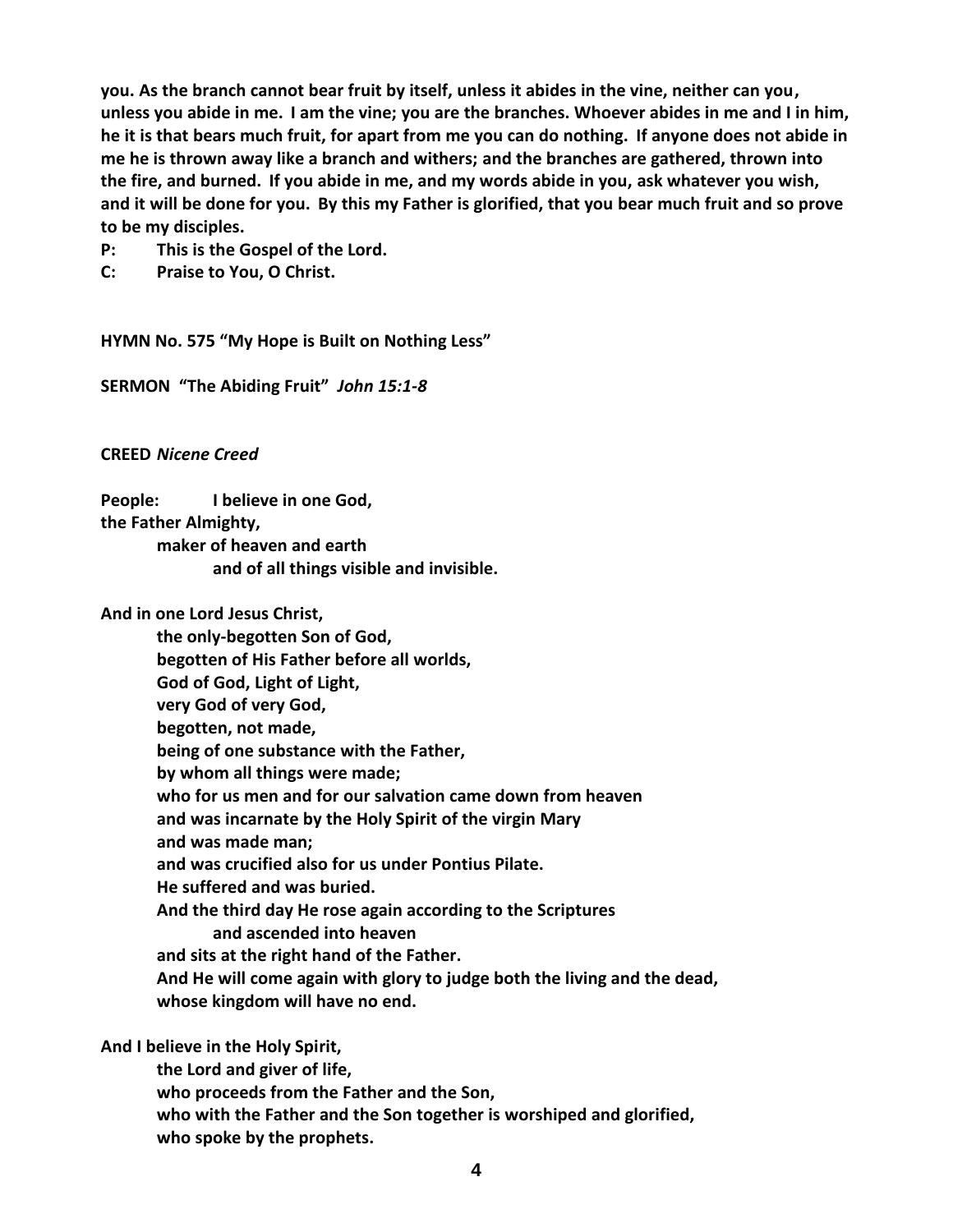**And I believe in one holy Christian and apostolic Church, I acknowledge one Baptism for the remission of sins, and I look for the resurrection of the dead and the life of the world to come. Amen.**

#### **OFFERING**

**PRAYER OF THE CHURCH**

#### **图 SACRAMENT 图**

#### **PREFACE**

- **P: The Lord be with you.**
- **C: And also with you.**
- **P: Lift up your hearts.**
- **C: We lift them to the Lord.**
- **P: Let us give thanks to the Lord our God.**
- **C: It is right to give Him thanks and praise.**

#### **PRAYER OF THANKSGIVING**

- **P: Blessed are You, O Lord, our God, King of all creation, for You graciously invite us to call upon You with all boldness and confidence. Gathered at Your Table, grant that we receive Your body and blood, fully trusting in Your promises that are fulfilled in Christ, the Lamb of God who takes away the sin of the world. Unite us to Christ the Vine that we live as fruitful branches and finally grant us a foretaste of the feast to come. To You alone, O Father, be all glory, honor, and worship, with the Son and the Holy Spirit, one God, now and forever.**
- **C: Amen.**

**SELF-REFLECTION (In preparation of receiving the Sacrament, let us take this moment of silence for self-reflection)** 

- **1. Are you baptized in the name of the Triune God, Father, Son and Holy Spirit?**
- **2. Do you know you are a sinner in need of God's grace?**
- **3. Do you believe Jesus died to atone for your sins?**
- **4. Do I believe that God offers His forgiveness through the "real" presence of Jesus, in, with, and under the elements of bread and wine?**
- **5. Do you seek to amend your sinful life?**

**If you have answered "Yes" to all of these questions you are** *encouraged* **to come. Jesus said, "Come to me all you who are weary and heavy laden, and I will give you rest."**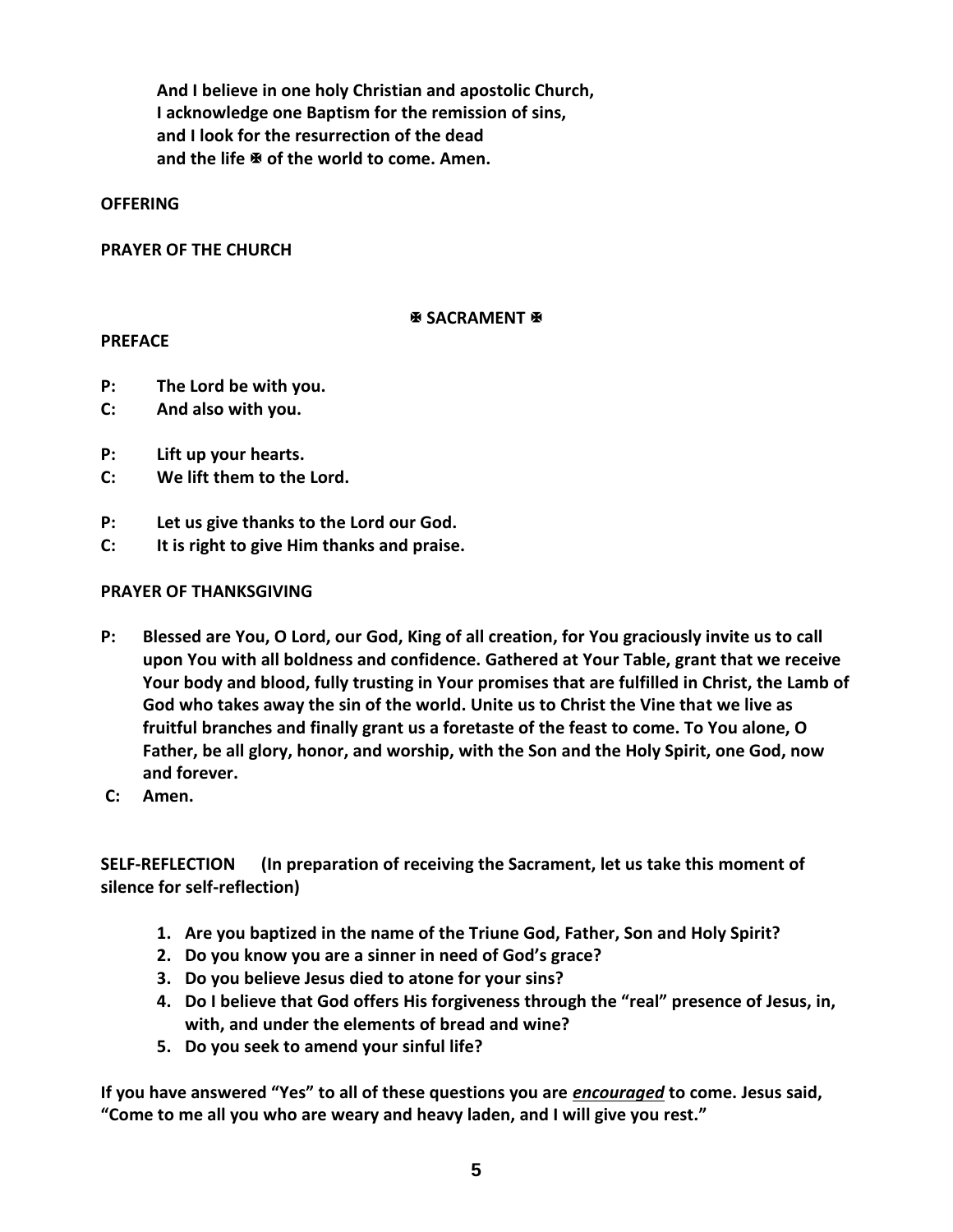- **P: Let us now approach the table of the Lord with sincere hearts, joyfully receiving His promised presence, in, with and under the elements of bread and wine.**
- **P: Merciful Lord,**
- **C: we do not presume to come to this Your table, trusting in our own righteousness, but in Your manifold and great mercies.**

**We are not worthy so much as to gather up the crumbs under Your table.**

**But You are the same Lord whose nature is always to have mercy. Grant us therefore, gracious Lord, so to eat the flesh of your dear Son Jesus Christ and to drink His blood, that our sinful bodies may be made clean by his body, and our souls washed, through His most precious blood, and that we may evermore dwell in Him, and He in us. Amen.**

**LORD'S PRAYER (***Matthew 6:9-13***)**

**P: Remember us in Your kingdom, Lord, and teach us to pray:**

**All: Our Father, who art in heaven, hallowed be thy name, thy kingdom come, thy will be done on earth as it is in heaven. Give us this day our daily bread; and forgive us our trespasses as we forgive those who trespass against us; and lead us not into temptation, but deliver us from evil. For thine is the kingdom and the power and the glory forever and ever. Amen.**

## **THE PEACE OF THE LORD**

- **P: The peace of the Lord be with you always.**
- **C: And also with you.**

## **WORDS OF OUR LORD**

**P: With the very words of Christ we consecrate and partake of this sacred meal.** 

**P: Our Lord Jesus Christ, on the night when He was betrayed, took bread, and when He had given thanks, He broke it and gave it to the disciples and said: "Take, eat; this is My + body, which is given for you. This do in remembrance of Me."**

**(Let us eat together the body of Christ.)**

**In the same way also He took the cup after supper, and when He had given thanks, He gave it to them, saying: "Drink of it, all of you; this cup is the new testament in My + blood, which is shed for you for the forgiveness of sins. This do, as often as you drink it, in remembrance of Me."**